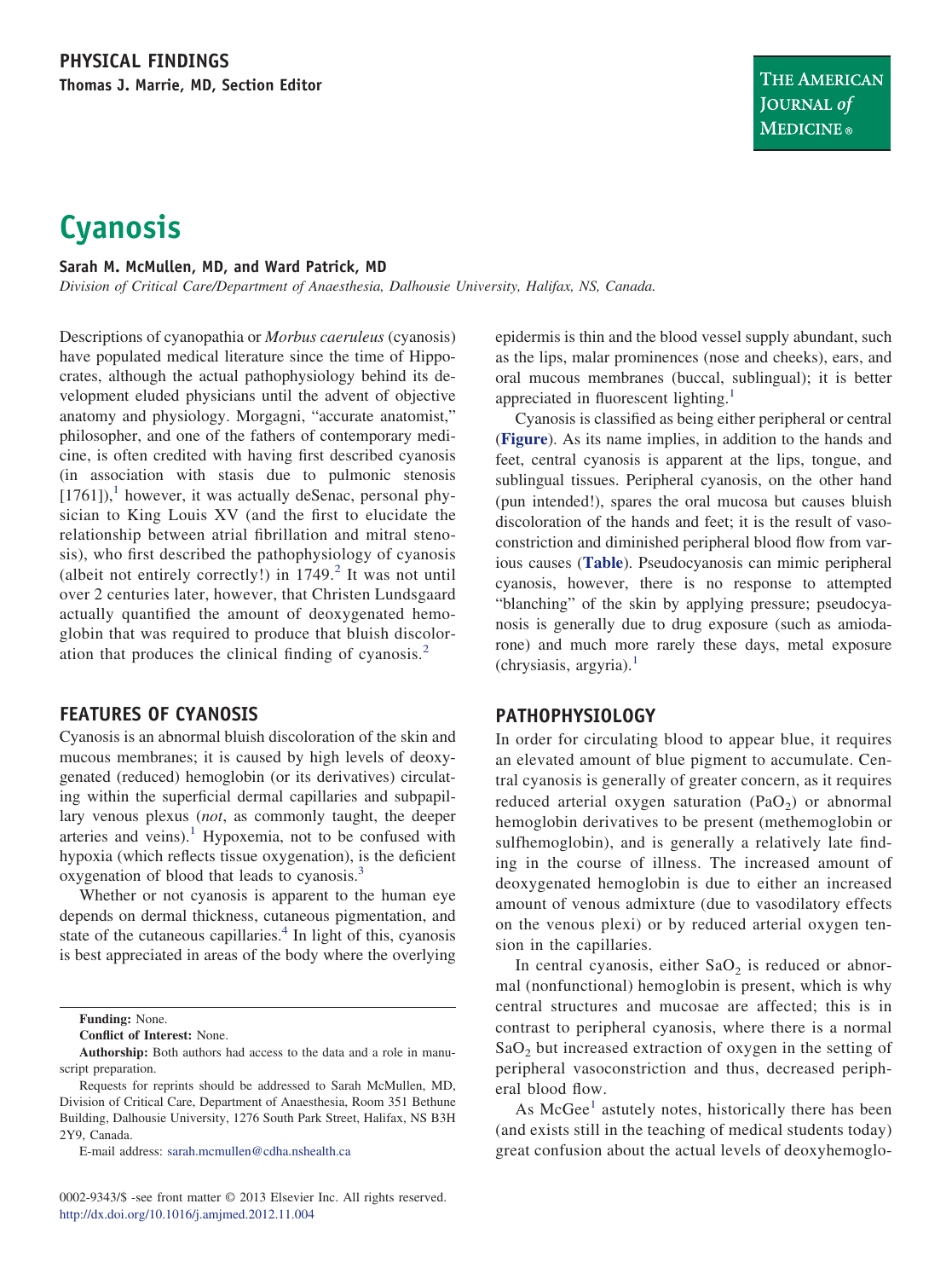

**Figure (A)** peripheral cyanosis (with clubbing); **(B)** central cyanosis.

<span id="page-1-0"></span>bin required to produce clinically apparent cyanosis. This is because many clinicians erroneously equate arterial levels of deoxyhemoglobin with capillary levels—and it is the capillary levels, *not* the arterial ones, that yield the blue color we observe. Another important point is that it is the *absolute*, not relative, quantity of deoxygenated hemoglobin that matters; this means that for a given patient, the level of  $SaO<sub>2</sub>$  at which cyanosis becomes apparent depends on their *total hemoglobin concentration*. Because of this, severely anemic patients with marked arterial desaturation might not be cyanosed, yet polycythemic patients develop obvious cyanosis at much higher  $SaO<sub>2</sub>$ .

### **ASSOCIATED CONDITIONS**

Associated conditions are those causing hypoxemia, as outlined in the **[Table](#page-1-1)**, and are predominantly cardiopulmonary in nature, although shock of any kind also may cause cyanosis. The most commonly associated clinical finding in those with chronic conditions causing cyanosis is clubbing (for a detailed description, see Marrie and Brown<sup>[5](#page-2-4)</sup>); those with clubbing of the digits warrant a close examination for cyanosis and its associated conditions, and vice versa.

# **ANCILLARY**

Clinicians should be wary when attempting to measure or follow pulse oximetry in the cyanotic patient. Bedside pulse oximetry relies on the red and infrared light absorption characteristics of oxy- and deoxygenated blood (hemoglobin), therefore, its accuracy is affected in those patients with peripheral cyanosis (potentially leading to a *falsely positive* low PaO<sub>2</sub>, ie, implying a low arterial saturation). This can be circumvented with an arterial blood gas sample, as cooximetry now readily distinguishes deoxyhemoglobin from abnormal types of hemoglobin, and will demonstrate a low  $PaO<sub>2</sub>$  in patients with central cyanosis.<sup>[1](#page-2-0)</sup>

<span id="page-1-1"></span>

| Table Causes of Cyanosis (Modified from Kasper et al <sup>4</sup> ) |  |  |  |  |  |  |  |  |  |
|---------------------------------------------------------------------|--|--|--|--|--|--|--|--|--|
|---------------------------------------------------------------------|--|--|--|--|--|--|--|--|--|

| Central Cyanosis                                                                                                                                                                                                                                                                                                                                                                                                                                                                                                                                                                                                                                                                                                                           | Peripheral Cyanosis                                                                                                                                                                                                               |
|--------------------------------------------------------------------------------------------------------------------------------------------------------------------------------------------------------------------------------------------------------------------------------------------------------------------------------------------------------------------------------------------------------------------------------------------------------------------------------------------------------------------------------------------------------------------------------------------------------------------------------------------------------------------------------------------------------------------------------------------|-----------------------------------------------------------------------------------------------------------------------------------------------------------------------------------------------------------------------------------|
| Decreased arterial oxygen saturation<br>Decreased atmospheric pressure (altitude)<br>Impaired pulmonary function (extensive pneumonia, pulmonary<br>embolism, obstructive lung disease, pulmonary edema, etc.): alveolar<br>hypoventilation, ventilation-perfusion mismatch, impaired oxygen<br>diffusion<br>Anatomic shunts (Venous blood $\rightarrow$ arterial circulation): Congenital heart<br>disease ("cyanotic" types, pulmonary arteriovenous malformations<br>[AVMs], multiple small intrapulmonary shunts)<br>Hemoglobin with low oxygen affinity<br>Hemoglobin abnormalities<br>Methemoglobinemia (hereditary or acquired)<br>Sulfhemoglobinemia (acquired)<br>Carboxyhemoglobinemia (not true cyanosis, "chocolate" cyanosis) | All causes of central cyanosis can cause peripheral<br>cyanosis<br>Reduced cardiac output (left ventricular failure or shock)<br>Cold exposure<br>Redistribution of blood flow from extremities<br>Arterial or venous obstruction |